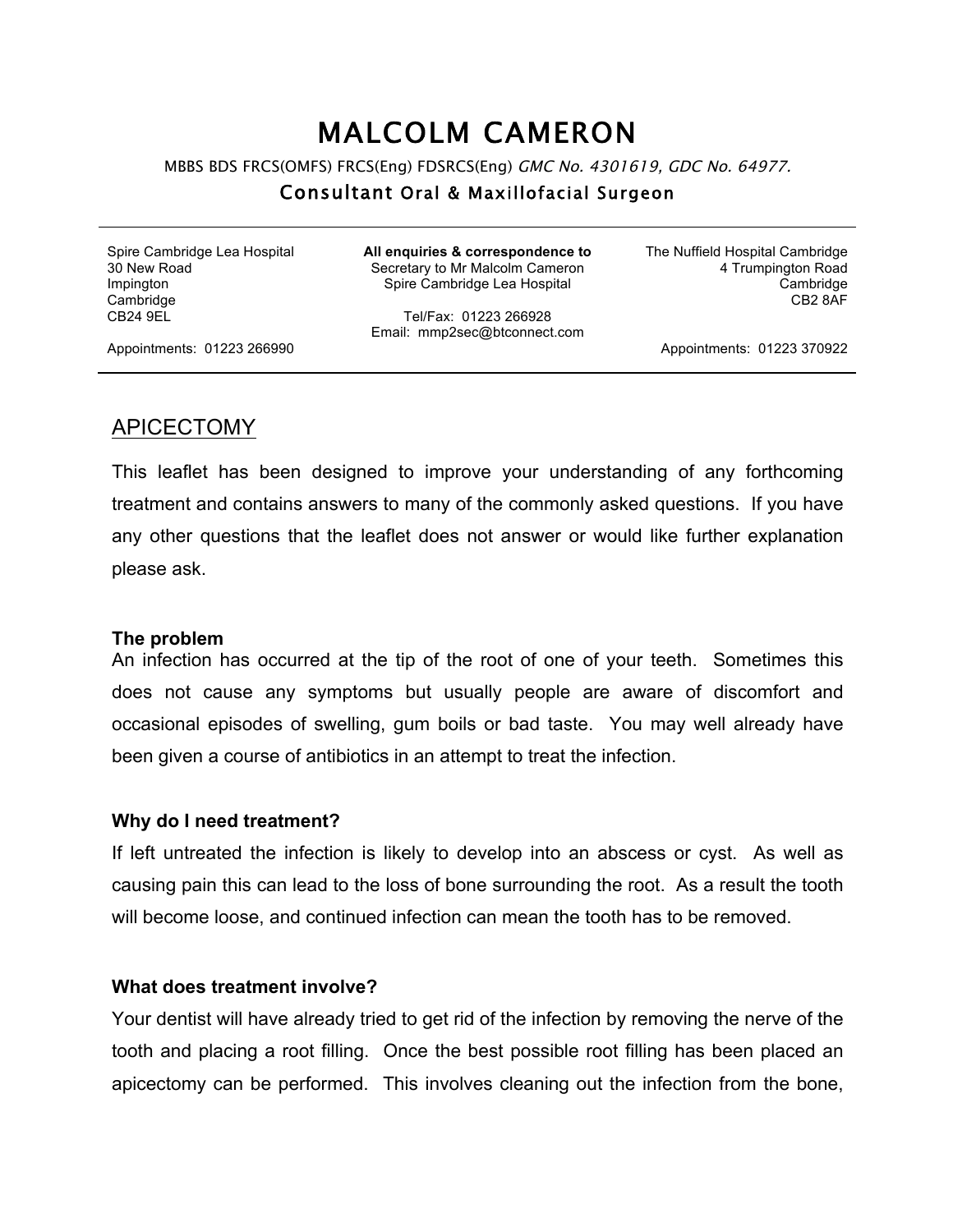removing a small portion of the tip of the root of the tooth and then sealing the root with a small filling.

It is necessary to make a cut in the gum over the root of the tooth and then lift the gum off the bone. The area of infection is uncovered by removing a small amount of bone with a drill. Any infected tissue is thoroughly cleaned away from the tip of the root before 2-3mm of the root tip are removed. The root is sealed with a small filling. The gum is then stitched back into place with dissolvable stitches that take around two weeks to disappear. The whole procedure will take around 30 minutes from start to finish.

#### **What type of anaesthetic is used?**

Usually an apicectomy is carried out under a local anaesthetic, ie an injection into the gum that numbs the area. This anaesthetic will prevent you feeling pain during the procedure. However, sometimes a general anaesthetic may be more appropriate, for example if there is a large cyst present around the rot of the tooth.

### **What can I expect after the operation?**

When the local anaesthetic wears off after surgery there will be some discomfort and painkillers will be needed. It might also be necessary to take a course of antibiotics. The discomfort is usually worse for the first few days although it may take a couple of weeks to completely disappear. You may require a day or two off work during which time you should avoid strenuous exercise.

Some swelling can occur both inside and outside the mouth after surgery. This is usually most noticeable for about two days. It is important to keep the site of surgery as clean as possible for the first few weeks after surgery. If it is difficult to use a toothbrush the area can be kept free of food debris by gently rinsing with a mouth wash or warm salt water (dissolve a teaspoon of kitchen salt in a cup of warm water) commencing on the day after surgery.